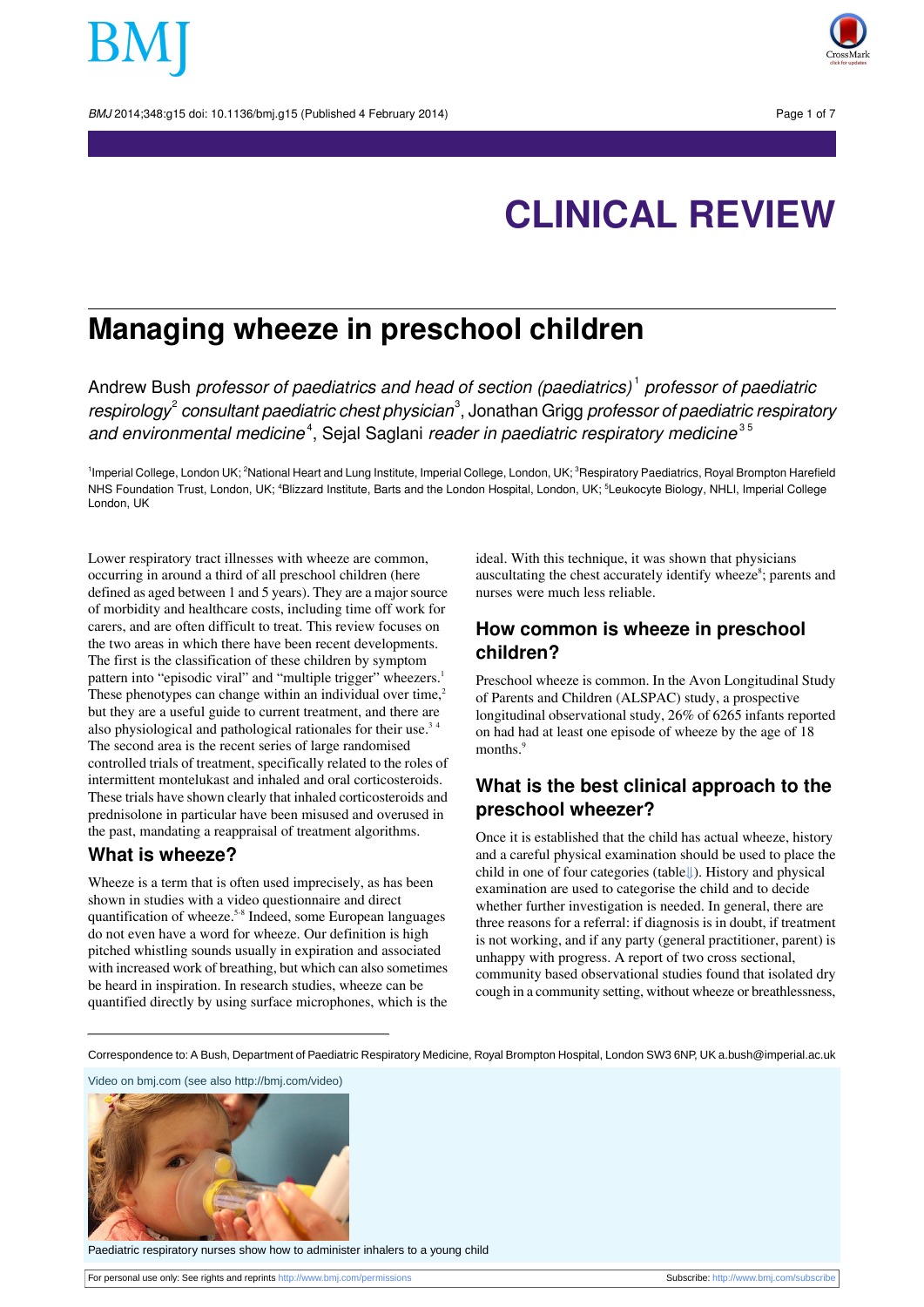#### **Summary points**

Preschool wheeze should be divided into "episodic viral" and "multiple trigger" according to the history, and these categories, which can change over time, should be used to guide treatment

No treatment has been shown to prevent progression of preschool wheeze to school age asthma, so treatment is driven solely by current symptoms

In all but the most severe cases, episodic symptoms should be treated with episodic treatment

If trials of prophylactic treatment are contemplated, they should be discontinued at the end of a strictly defined time period because many respiratory symptoms remit spontaneously in preschool children

Prednisolone is not indicated in preschool children with attacks of wheeze who are well enough to remain at home and in many such children, especially those with episodic viral wheeze, who are admitted to hospital

#### **Sources and selection criteria**

We performed a PubMed search using the terms (("asthma" or "wheeze") and preschool), with the filters "clinical trial", "published in the last<br>5 years", "humans", "English" activated, with the subject age range "infant" (0 separately searched the Cochrane database and Clinical Evidence, as well as our personal archives of references, extending beyond the previous five years, and also checked the reference lists in all manuscripts.

We selected only those manuscripts that either related to practical phenotyping of preschool wheezers or contributed to the evidence base<br>for treatment. We eliminated all manuscripts that also included children of school a pre-schoolers aged 5 and under from data from older children because the pathophysiology of wheeze and the treatment algorithms are different in these two age spans. We also eliminated small trials and case series if the findings had been subsumed into a meta-analysis or Cochrane review.

is most unlikely to be caused by any form of asthma.<sup>9</sup> Most preschool wheezers do not require any additional tests.

Confusion arises from the different uses of the term "bronchiolitis." In the United Kingdom, this is an illness characterised by respiratory distress and showers of fine crackles in a child aged under 1 year; though wheeze can be present as well, it is the crackles that define the illness. It should be emphasised that any rigid definitions based on age are likely, to some extent, to be artificial. In the United States and elsewhere, "bronchiolitis" is used synonymously with wheezing illness. We have not discussed the approach to bronchiolitis as defined in the UK; interested readers are referred elsewhere.<sup>10-12</sup>

### **Should preschool wheezers be subdivided (phenotyped)?**

Several approaches have been used to categorise preschool wheezers. The first two are mentioned because they are of scientific importance and are widely quoted in the literature, but they are not useful in guiding treatment.

- **•** Epidemiological: patterns such as transient early (wheeze only in the first three years of life) and persistent (wheeze throughout the first six years of life).<sup>9 13</sup> These studies have led to many insights into the evolution of symptoms and lung function, but the categories can be determined only retrospectively and give no guide to treatment, so are not useful for the clinician
- **•** Atopic versus non-atopic: early aeroallergen sensitisation is certainly predictive of ongoing symptoms and loss of lung function at school age,<sup>14</sup> but does not predict the response to treatment with inhaled corticosteroids<sup>15</sup>
- **•** Symptom pattern: the European Respiratory Society Task Force<sup>1</sup> suggested that preschool wheezers should be placed into one of two pragmatic categories. This is our favoured categorisation for planning treatment:
	- **–**Episodic viral wheeze (EVW): the child wheezes only with usually clinically diagnosed viral upper respiratory infections and is otherwise totally symptom free
	- **–**Multiple trigger wheeze (MTW): the child wheezes with clinically diagnosed upper respiratory infections but also with other triggers, such as exercise and smoke and allergen exposure.

This last classification is used to guide treatment (see below). It has been criticised because children might change between categories over time, $\epsilon$  but in that event pharmacological treatment should also change. This is analogous to the situation in school age children with asthma; treatment is not left fixed over time but is increased or decreased depending on symptom pattern and severity. Unfortunately, few studies adopt this classification; most randomised controlled trials and genetic and epidemiological studies combine children with both symptom patterns.

#### **Is it asthma?**

This question is commonly asked by parents who want to know whether their child will continue to have symptoms and require drug treatment into school age and beyond. The answer, however, depends on what definition of asthma is being used by the questioner. If a purely symptomatic definition is used (symptoms of wheeze and breathlessness fluctuating over time and with treatment), then the answer is affirmative. If, however, the definition includes evidence of airway eosinophilic inflammation, the answer is more difficult as few if any have the ability to measure this in preschool children. What most parents actually want to know is whether their child will go on with symptoms and the need for treatment into school age and beyond. The evidence from cross sectional physiological work and studies of endobronchial biopsies in children with severe preschool wheeze is that multiple trigger wheeze is associated with more airflow obstruction than episodic viral wheeze, and the airway pathology (eosinophilic inflammation and remodelling) is similar to childhood and adult asthma.<sup>16</sup> By contrast, episodic viral wheeze is not associated with evidence of eosinophilic inflammation, so the use of inhaled corticosteroids in this group is questionable.

#### **Does preschool wheeze lead to asthma?**

Several clinical predictive indices for future risk of asthma have been developed based on combinations of the presence of atopic manifestations, indirect evidence of airway inflammation, such as peripheral blood eosinophil count, and severity of preschool wheeze.<sup>17-19</sup> They all have a high negative predictive value and a poor positive predictive value (typically positive predictive values 44-54, negative 81-8817-19). Children who have episodic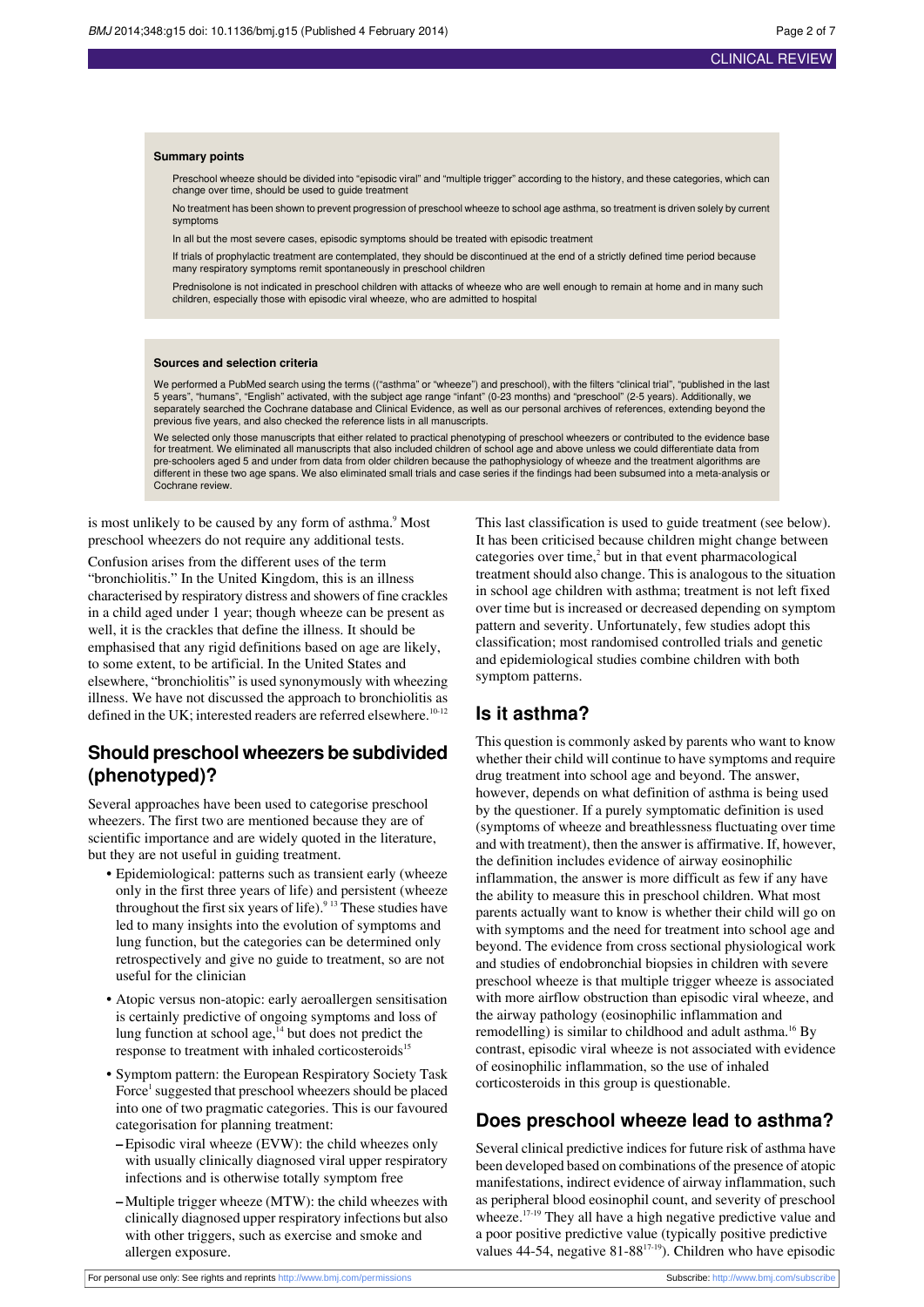viral wheeze only have no increased risk of atopy or respiratory symptoms in the long term once they reach the age of 14.<sup>20</sup>

### **Can we prevent preschool wheeze progressing to school age asthma?**

The clear cut evidence from good randomised controlled trials isthat early use of inhaled corticosteroids, whether continuously or intermittently with viral colds, does not affect progression of disease.21-23 A trial of oral cetirizine in high risk children seemed to show benefit in preventing symptoms in subgroups sensitised to particular aeroallergens, $24$  but a subsequent trial with L-cetirizine did not replicate these findings (J Warner, personal communication, 2013). This means that we have no disease modifying drug treatments, and treatment should solely be focused on current symptoms.

### **What are the broad treatment strategies for children with preschool wheeze?**

Before any drugs are prescribed for either episodic viral wheeze or multiple trigger wheeze, it is essential to ensure that the home environment is optimal, particularly that the child is not exposed to tobacco smoke; parental smoking "not in front of the children" does not protect them from harm.<sup>25</sup> A birth cohort study found that air pollution can increase vulnerability to preschool wheeze,<sup>26</sup> but to date we have no specific advice based on individual exposure profiles. Drugs might reasonably be targeted at prevention of future complications such as airway remodelling and persistent airflow obstruction, and, additionally, to treat present symptoms. In practice, we have no drug strategies to reduce future risk of asthma; neither early use of continuous<sup>21</sup> 22 nor intermittent<sup>23</sup> inhaled corticosteroids reduces the risk of progression to school age asthma. If inhaled drugs are prescribed, repeated education of the parents in the correct use of spacers is essential. If inhaled drugs in particular do not seem to be working, check that they are being properly administered rather than escalate treatment. The use of a skilled respiratory nurse to help carers give inhaled drugs to children is invaluable.

#### **How to treat episodic viral wheeze?**

Intermittent symptoms should be treated with intermittent therapy (and in practice this is likely to be what parents do anyway). Failure to instigate regular inhaled treatment will not prejudice future respiratory health. It is important to consider whether the child needs treatment at all. The use of inhaled therapy to treat mild respiratory noises with minimal respiratory distress might be more problematic than the disease. If treatment is required, then initial treatment should be with an intermittent bronchodilator (either short acting  $\beta_2$  agonist or anticholinergic).

If treatment needs to be escalated beyond intermittent  $\beta_2$  agonist or anticholinergic because of failure to control symptoms, the next options are intermittent leucotriene receptor antagonist (montelukast), intermittent inhaled corticosteroids, or both. There have been important recent randomised controlled trials of intermittent therapy.

The PREEMPT study examined intermittent montelukast compared with placebo in 220 children aged 2-14.<sup>27</sup> Treatment was initiated at the onset of symptoms of a respiratory tract infection and continued for a minimum of a week or until symptoms had disappeared for 48 hours. The montelukast group had fewer unscheduled consultations for asthma (odds ratio 0.65, 95% confidence interval 0.47 to 0.89) and fewer days away from school or childcare and lesstime off work for parents

(37% and 33%, respectively; P<0.001 for both). In a predefined subgroup analysis, the benefits were greater in children aged 2-5 (about 80% of the study group). These findings were not confirmed in a much larger three way comparison of intermittent montelukast, continuous montelukast, and placebo (nearly 600 children in each group).<sup>28</sup> A three way comparison between standard treatment, intermittent montelukast, and intermittent nebulised budesonide (the only aerosolised steroid permitted by the FDA in preschool children) in 238 children aged 12-59 months showed minor and equivalent benefits for the two active treatments compared with standard treatment.<sup>29</sup> Benefits were greater in the subgroup with a modified asthma predictive index. Taken together, these studies suggest that a trial of montelukast in preschool children with troublesome viral induced wheeze is worth attempting. We recommend starting treatment at the first sign of a viral cold and discontinuing it when the child is clearly better, rather than for a fixed period of days.

The Cochrane review identified use of intermittent inhaled corticosteroids as a partially effective strategy for episodic wheeze in preschool children. $30$  A proof of concept study in 129 children aged 1-6 years showed that the pre-emptive use of 750 µg twice a day (compared with the maximum licensed dose of 200 µg twice daily in children aged 4 and above; not licensed in any dose below age 4) of fluticasone dipropionate for up to 10 days, starting at the first sign of a viral upper respiratory tract infection, led to a reduction in dose of rescue prednisolone (8% of upper respiratory tract infections in the fluticasone group *v* 18% in the placebo group; odds ratio 0.49, 95% confidence interval  $0.30$  to  $0.83$ ).<sup>31</sup> This huge dose, however, was unsurprisingly associated with side effects and cannot be recommended. Another study looked at regular twice daily nebulised budesonide 0.5 mg compared with intermittent nebulised budesonide 1 mg twice a day at the time of viral respiratory illnesses. This was a randomised double blind controlled trial in 278 children aged between 12 and 53 months who had a positive modified asthma predictive index.<sup>32</sup> There was no difference in any respiratory outcome, but in the absence of a placebo group it is not possible to state that either strategy was beneficial. What this study definitely shows is that regular nebulised budesonide does not prevent viral exacerbations of wheeze. Smaller older trials of inhaled beclometasone also failed to show a preventive effect.<sup>33</sup> There is currently no evidence to support the use of inhaled corticosteroids at licensed doses in children with episodic viral wheeze. As some studies suggest that intermittent inhaled corticosteroids might be a useful approach in children with viral induced wheeze at higher than licensed doses, further studies are required to clarify the dose and duration that might be beneficial in this setting. In practice, however, it would be unwise to go above a fluticasone dose of 150 µg twice a day, given the number and duration of viral colds in normal preschool children and the risk of side effects including growth suppression and adrenal failure with higher doses. There are currently no studies that have combined intermittent inhaled corticosteroids with intermittent montelukast to treat episodic viral wheeze.

### **Is there any role for prophylactic continuous inhaled corticosteroids in episodic viral wheeze?**

There is no evidence to support the use of regular inhaled corticosteroidsin preschool children who do not wheeze between viral colds. In those children with really severe episodic wheeze who require repeated admission to hospital or have prolonged disruptive symptoms managed at home, however, a trial of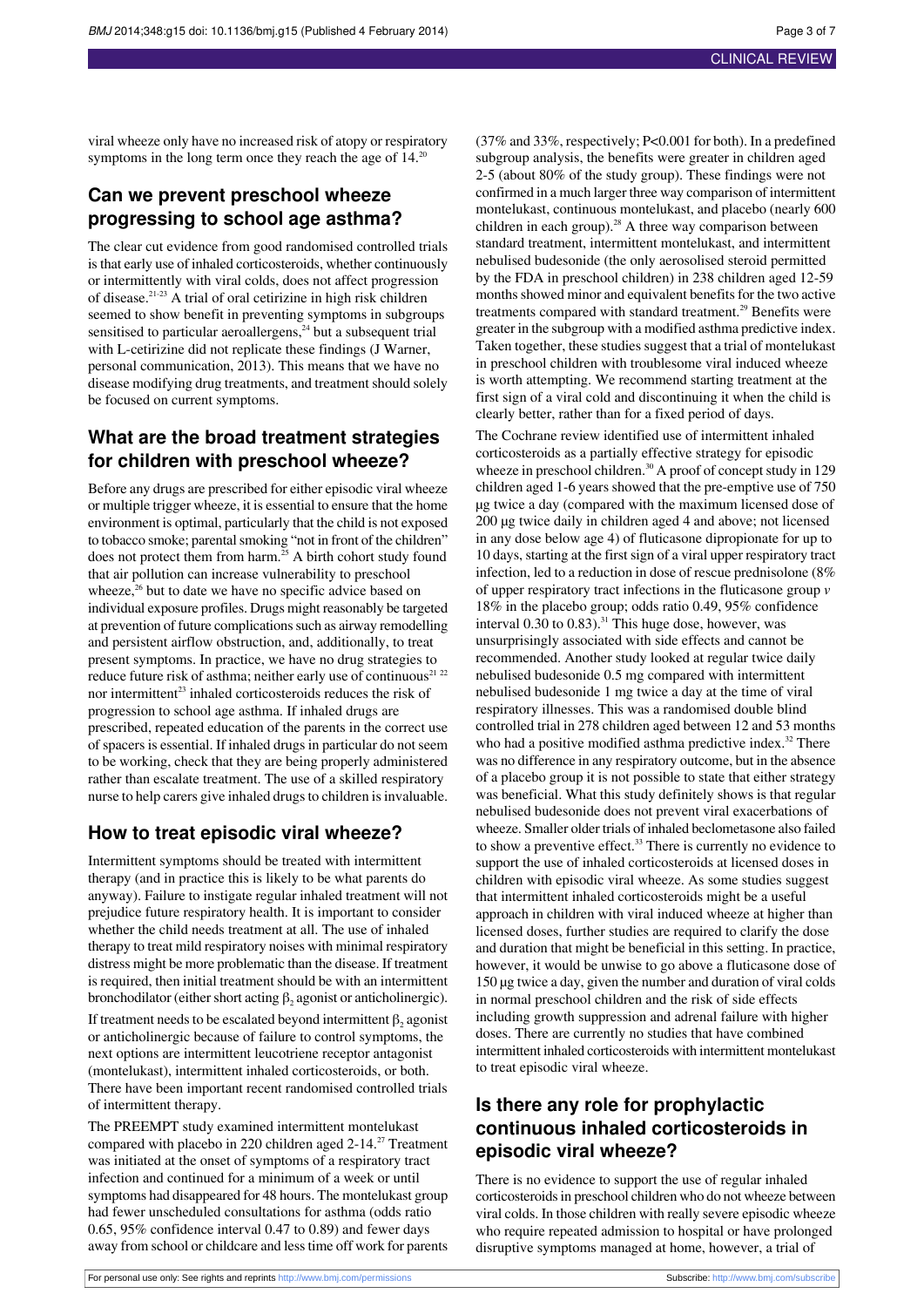prophylactic inhaled corticosteroids can be given. In some cases it might become apparent that in fact there were interval symptoms that were underappreciated. In any event, the clinical trials of inhaled corticosteroids in episodic viral wheeze were carried out in relatively mildly affected children, so the evidence in severely affected children is less robust. Treatment should be reviewed and discontinued if there is no benefit; there is no evidence to suggest the optimal duration of the therapeutic trial, but six to eight weeks would seem a reasonable time period. If the viral wheezing improves on treatment, regular attempts should still be made to reduce the dose. It should be noted that, in a small study, even really severe episodic viral wheeze was not associated with eosinophilic airway inflammation<sup>4</sup> and that inhaled corticosteroids (fluticasone 100 µg twice a day) led to growth suppression in the PEAK trial, $^{21}$  so trials of inhaled corticosteroids in this context should be deployed only exceptionally. If there is a suspicion that the child might in fact have symptoms between colds, which are underappreciated by the carers, a trial of inhaled steroids can reveal that the child was previously much more symptomatic than was thought.

Whatever the context of therapeutic trials in preschool children, they should be for a fixed time period (such as six to eight weeks, see above) and discontinued at the end of the agreed period to see if symptoms recur or in fact have resolved and treatment has become unnecessary (see the three stage trial proposal below).

### **Is there a role for oral prednisolone in primary care for preschool wheeze?**

Recent evidence has questioned the role of prednisolone in acute episodes of episodic viral preschool wheeze. In a home based study, 217 preschool children who had at least one admission to hospital were randomised to a parent initiated course of prednisolone or placebo at the next wheezing episode. No benefit was observed in the treatment group.<sup>34</sup> A hospital study that randomised 687 preschool children admitted with wheeze to prednisolone or placebo in addition to bronchodilator therapy found there was no benefit in the prednisolone group.<sup>35</sup>

The implication of these two studies, involving more than 900 children, is that any preschool child with viral induced wheeze who is well enough to stay in the community should not be prescribed oral prednisolone, and many children admitted to hospital also should not be prescribed oral prednisolone.<sup>36</sup> These studies, however, were undertaken in children with relatively mild symptoms and most were discharged from hospital in less than 24 hours, so what these studies do not tell us is whether prednisolone is indicated in really severe preschool viral wheeze. In the absence of evidence, it is likely that prednisolone will continue to be prescribed in this small subgroup of children in hospital.

### **How should I treat multiple trigger wheeze?**

Preschool children who have wheeze or cough responsive to bronchodilator treatment and breathlessness on most days even when they do not have a viral cold should be considered for a trial of preventive drug treatment, either inhaled corticosteroids or a leucotriene receptor antagonist (montelukast). As airway inflammation cannot routinely be measured in this age group, and many children will become asymptomatic before school age, it would be incorrect to assume the pathophysiology of the disease is the same as school age asthma. Furthermore, the younger the child, the less likely there is to be any eosinophilic

inflammation<sup>37</sup> and therefore more reluctance to use inhaled corticosteroids.

There is a dearth of evidence, but the box shows a pragmatic three stage trial of treatment, which is recommended in our practice.

The aim of this three step approach is to prevent children being falsely labelled and inappropriately treated because someone has started a drug when the child was about to get better spontaneously. Long acting  $\beta_2$  agonists are not licensed for use in preschool children.

### **Are there any other new treatments around?**

In a small double blind trial, a total of 41 children aged 1-6 years were randomised to nebulised hypertonic (7%) or normal (0.9%) saline, in each case combined with salbutamol twice 20 minutes apart in the emergency department and then, if the child was admitted to hospital, four times a day thereafter.<sup>38</sup> Admission rates and lengths of stay were significantly reduced in the hypertonic saline group, but there was no significant change in severity score, possibly because of the small size of the study. Further work in larger numbers of children is needed to define the role of hypertonic saline in acute preschool wheeze. Given the possibility of bronchoconstriction being induced by hypertonic saline, this treatment should be given only in a hospital setting.

Palivizumab has been used to prevent infection with respiratory syncytial virus in high risk infants—for example, survivors of extreme prematurity. The cost and inconvenience of monthly injections means this has never been, and is still not, a treatment strategy for all babies. A recent double blind study, however, randomised 429 infants born at 33-35 weeks' gestation to palivizumab or placebo.<sup>39</sup> Palivizumab reduced the number of days with wheeze in the first year of life by 61% and the proportion of infants with recurrent wheeze from 21% to 10%. The more interesting question, which this trial could answer, is the vexed one as to whether early respiratory syncytial virus infection causes asthma or is merely a sign that the child was previously predisposed to asthma, provided the infants are followed up to school age. The current position is that this is work in progress, rather than an indication for a change in public policy.

#### **What about treatment plans?**

Treatment plans outlining self management actions to be taken depending on the severity of symptoms and peak flow measurements are widely recommended in school age children. In a randomised controlled trial in which 200 children age 18 months to 5 years who had an unscheduled hospital visit or admission with wheezing were allocated either to standard care or to receive a package consisting of a booklet, a written guided self management plan, and two structured educational sessions, there were no differences in any outcomes.<sup>40</sup> Despite this, many will use educational sessions and plans, but there is no evidence of efficacy.

### **What is the role of nebulised therapy?**

There is no role for nebulised therapy to deliver bronchodilator apart from in children too sick to use inhalers. For all other purposes, the evidence is clear that metered dose inhalers and spacers are at least as good as nebuliser.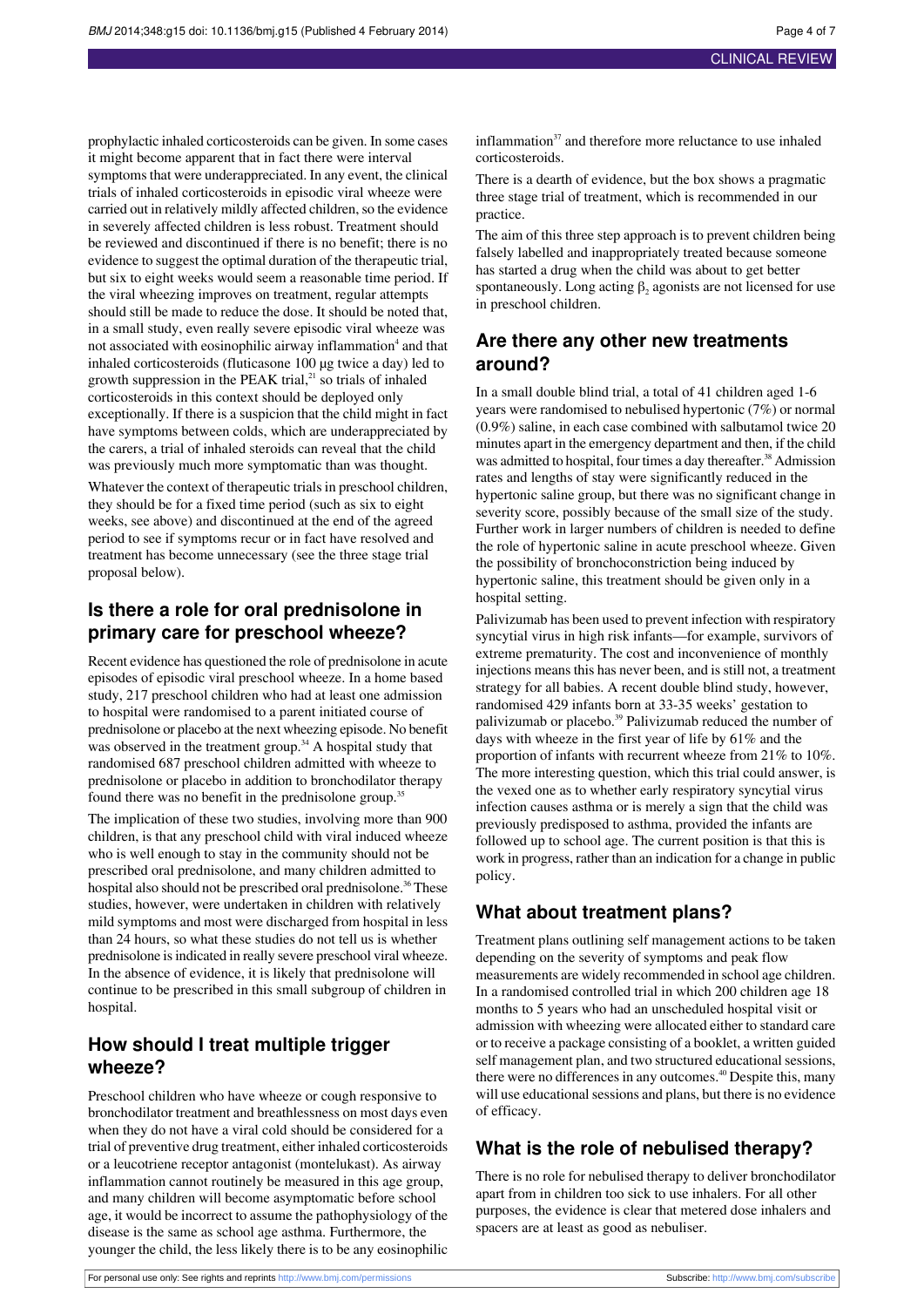### CLINICAL REVIEW

#### **Pragmatic regimen for trial of treatment**

Step 1: Trial of inhaled corticosteroids or montelukast in standard dose for a defined period, usually four to eight weeks

Step 2: Stop treatment; either there has been no improvement, in which case further escalation is not valuable, or symptoms have disappeared; in the latter case, it is not possible to know if this was spontaneous or as a result of treatment. If there is no benefit and the symptoms are troublesome, referral for consideration of further investigation is recommended

Step 3: Restart treatment only if symptoms recur; then reduce treatment to the lowest level that controls symptoms

#### **Questions for future research and ongoing studies**

Is nebulised hypertonic saline an effective strategy to contemplate in children with acute preschool wheeze needing admission to hospital?

What is the minimum effective dose of inhaled corticosteroids for intermittent use in preschool children with episodic viral wheeze?

Would fine particle inhaled corticosteroids, which might be expected to deposit in the peripheral airways, offer additional benefit? Is intermittent high dose inhaled corticosteroid safe and beneficial in children with acute preschool wheeze who need admitting to hospital?

How can we predict which children with preschool wheeze will go on to develop asthma, and how can we prevent this?

Does prevention of respiratory syncytial virus infection with palivizumab lead to a reduction in prevalence of school age asthma?

Parent-determined oral montelukast therapy for preschool wheeze with stratification for arachidonate-5-lipoxygenase (ALOX5) promoter genotype ([http://clinicaltrials.gov/show/NCT01142505\)](http://clinicaltrials.gov/show/NCT01142505). This is a randomised controlled trial of intermittent therapy with montelukast started at the first sign of a viral cold or wheeze by parents. Both phenotypes of wheeze were recruited and analysis is due January 2014

#### **Tips for non-specialists**

- **•** Wheeze is a term used by lay people as a description of a multiplicity of upper and lower airway noises; be sure what exactly the family means by wheeze
- **•** Isolated dry cough in a community setting is rarely if ever due to asthma
- **•** Nebulisers should not be used in preschool wheeze; inhaled drugs delivered by metered dose inhaler and spacer are at least as efficacious
- **•** If inhaled drugs in particular do not seem to be working, check that they are being properly administered (or better yet, get a respiratory nurse to do this) rather than escalating treatment
- **•** Although several predictive indices for future asthma risk have been proposed, negative predictive value is excellent but positive predictive value is poor

#### **Additional educational resources**

#### Resources for healthcare professionals

The European Respiratory Society e-learning resources has the following link for "paediatric asthma" (needs registration): [www.ers](http://www.ers-education.org/publications/european-respiratory-monograph/archive/paediatric-asthma.aspx)[education.org/publications/european-respiratory-monograph/archive/paediatric-asthma.aspx](http://www.ers-education.org/publications/european-respiratory-monograph/archive/paediatric-asthma.aspx)

World Allergy Organisation—summary of different management recommendations, including GINA, available free at [www.worldallergy.](http://www.worldallergy.org/professional/allergic_diseases_center/treatment_of_asthma_in_children/)<br>[org/professional/allergic\\_diseases\\_center/treatment\\_of\\_asthma\\_in\\_children/](http://www.worldallergy.org/professional/allergic_diseases_center/treatment_of_asthma_in_children/)

#### Resources for patients

Asthma UK webpage (free): [www.asthma.org.uk/advice-children-and-asthma](http://www.asthma.org.uk/advice-children-and-asthma)

NHS Choices—Asthma in Children (free): [www.nhs.uk/conditions/Asthma-in-children/Pages/Introduction.aspx](http://www.nhs.uk/conditions/Asthma-in-children/Pages/Introduction.aspx)

Contributors: AB wrote the initial draft of the manuscript and is guarantor. The manuscript was reviewed and edited by SS and JG; all authors agreed the final version.

Competing interests: We have read and understood the BMJ Group policy on declaration of interests and declare the following interests: AB was supported by the NIHR Respiratory Disease Biomedical Research Unit at the Royal Brompton and Harefield NHS Foundation Trust and Imperial College London.

Provenance and peer review: Not commissioned; externally peer reviewed.

- 1 Brand PL, Baraldi E, Bisgaard H, Boner AL, Castro-Rodriguez JA, Custovic A, et al. Definition, assessment and treatment of wheezing disorders in preschool children: an evidence-based approach. Eur Respir J 2008;32:1096-110.
- 2 Schultz A, Devadason SG, Savenije OE, Sly PD, Le Souef PN, Brand PL. The transient value of classifying preschool wheeze into episodic viral wheeze and multiple trigger wheeze. Acta Paediatr 2010;99:56-60.
- 3 Sonnappa S, Bastardo CM, Wade A, Saglani S, McKenzie SA, Bush A, et al. Symptom-pattern and pulmonary function in preschool wheezers. J Allergy Clin Immunol 2010;126:519-26.
- 4 Sonnappa S, Bastardo CM, Saglani S, Bush A, Aurora P. Relationship between past airway pathology and current lung function in preschool wheezers. Eur Respir J 2011;38:1431-6.
- 5 Cane RS, Ranganathan SC, McKenzie SA. What do parents of wheezy children understand by "wheeze"? Arch Dis Child 2000;82:327-32.
- 6 Elphick HE, Ritson S, Rodgers H, Everard ML. When a "wheeze" is not a wheeze: acoustic analysis of breath sounds in infants. Eur Respir J 2000;16:593-7.
- 7 Saglani S, McKenzie SA, Bush A, Payne DN. A video questionnaire identifies upper airway abnormalities in pre-school children with reported wheeze. Arch Dis Child 2005;90:961-4. 8 Levy ML, Godfrey S, Irving CS, Sheikh A, Hanekom W, Bush A, et al. Wheeze de
- recordings vs assessment of physician and parent. J Asthma 2004;41:845-53. 9 Henderson J, Granell R, Heron J, Sherriff A, Simpson A, Woodcock A, et al. Associations of wheezing phenotypes in the first 6 years of life with atopy, lung function and airway
- responsiveness in mid-childhood. Thorax 2008;63:974-80. 10 Kelly YJ, Brabin BJ, Milligan PJ, Reid JA, Heaf D, Pearson MG. Clinical significa
- cough and wheeze in the diagnosis of asthma. Arch Dis Child 1996;75:489-93. 11 British Guideline on the Management of Asthma (2012 update). [www.brit-thoracic.org.uk/](http://www.brit-thoracic.org.uk/guidelines/asthma-guidelines.aspx)
- [guidelines/asthma-guidelines.aspx.](http://www.brit-thoracic.org.uk/guidelines/asthma-guidelines.aspx) 12 Bush A, Thomson AH. Acute bronchiolitis. BMJ 2007;335:1037-41.
- 13 Martinez FD, Wright AL, Taussig LM, Holberg CJ, Halonen M, Morgan WJ. Asthma and wheezing in the first six years of life: the Group Health Medical Associates. N Engl J Med 1995;332:133-8.
- 14 Illi S, von Mutius E, Lau S, Niggemann B, Grüber C, Wahn U; Multicentre Allergy Study (MAS) group. Perennial allergen sensitisation early in life and chronic asthma in children: a birth cohort study. Lancet 2006;368:763-70.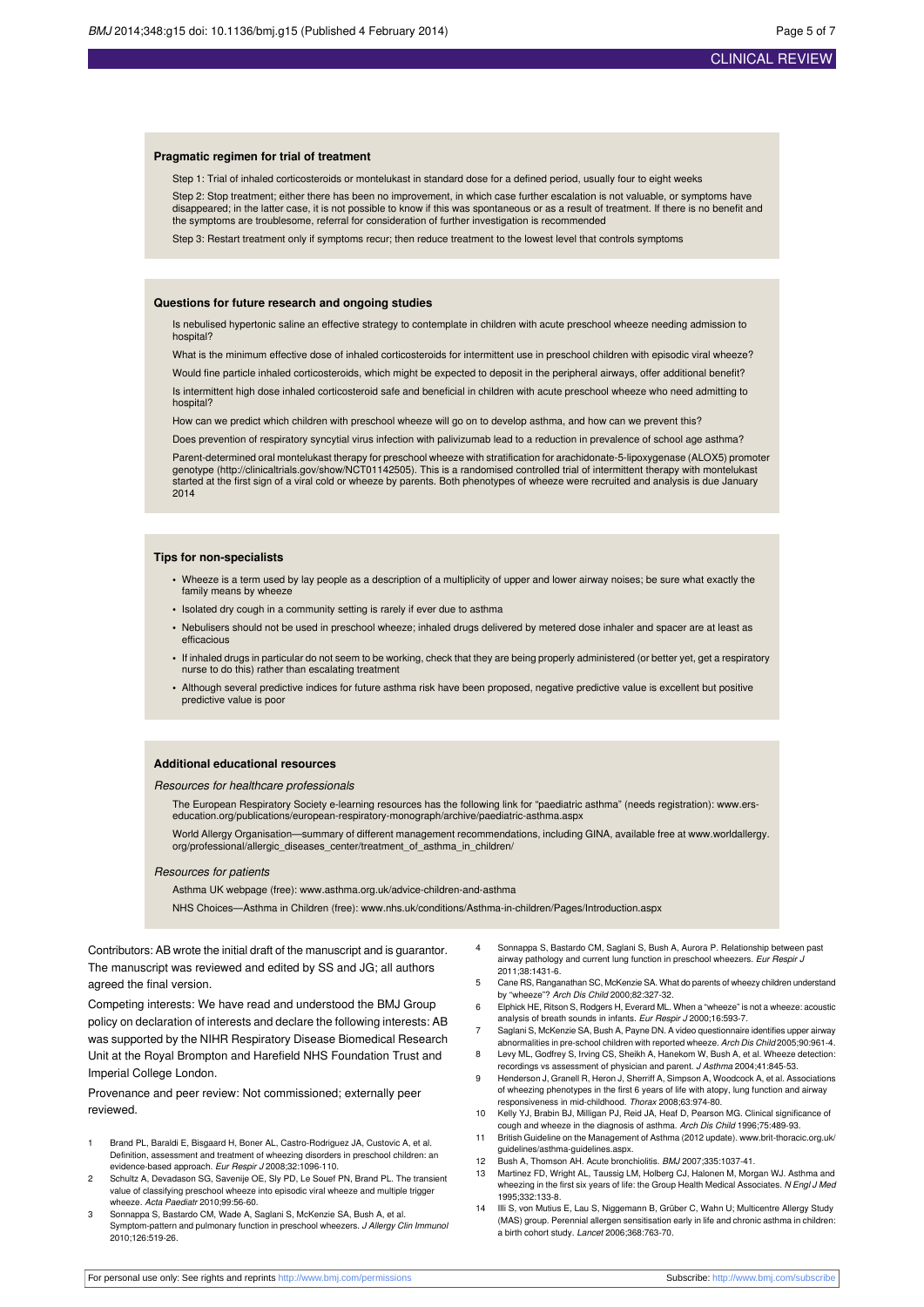- 15 Castro-Rodriguez JA, Rodrigo GJ. Efficacy of inhaled corticosteroids in infants and preschoolers with recurrent wheezing and asthma: a systematic review with meta-analysis. Pediatrics 2009;123:e519-25.
- 16 Saglani S, Payne DN, Zhu J, Wang Z, Nicholson AG, Bush A, et al. Early detection of airway wall remodelling and eosinophilic inflammation in preschool wheezers. Am J Respir Crit Care Med 2007;176:858-64.
- 17 Savenije OE, Kerkhof M, Koppelman GH, Postma DS. Predicting who will have asthma at school age among preschool children. J Allergy Clin Immunol 2012;130:325-31.
- 18 Guilbert TW, Morgan WJ, Zeiger RS, Bacharier LB, Boehmer SJ, Krawiec M, et al. Atopic characteristics of children with recurrent wheezing at high risk for the development of childhood asthma. J Allergy Clin Immunol 2004;114:1282-7.
- 19 Devulapalli CS, Carlsen KC, Håland G, Munthe-Kaas MC, Pettersen M, Mowinckel P, et al. Severity of obstructive airways disease by age 2 years predicts asthma at 10 years of age. Thorax 2008;63:8-13.
- 20 Harris JM, Bush A, Wilson N, Mills P, White C, Moffat S, et al. Preschool whee phenotypes in a representative school cohort. Thorax 2010;65(suppl 4):A37.
- 21 Guilbert TW, Morgan WJ, Zeiger RS, Mauger DT, Boehmer SJ, Szefler SJ, et al. Long-term inhaled corticosteroids in preschool children at high risk for asthma. N Engl J Med 2006;354:1985-97.
- 22 Murray CS, Woodcock A, Langley SJ, Morris J, Custovic A; IFWIN study team. Secondary prevention of asthma by the use of inhaled fluticasone dipropionate in wheezy infants (IWWIN): double-blind, randomised controlled study. Lancet 2006;368:754-62.
- 23 Bisgaard H, Hermansen MN, Loland L, Halkjaer LB, Buchvald F. Intermittent inhaled corticosteroids in infants with episodic wheezing. N Engl J Med 2006;354:1998-2005.
- 24 Pool J, Petrova N, Russell RR. Exposing children to secondhand smoke. Thorax 2012;67:926.
- 25 Warner JO; ETAC Study Group. Early treatment of the atopic child. A double-blinded, randomized, placebo-controlled trial of cetirizine in preventing the onset of asthma in children with atopic dermatitis: 18 months' treatment and 18 months' posttreatment follow-up. J Allergy Clin Immunol 2001;108:929-37.
- 26 Andersen ZJ, Loft S, Ketzel M, Stage M, Scheike T, Hermansen MN, et al. Ambient air pollution triggers wheezing symptoms in infants. Thorax 2008;63:710-6.
- 27 Robertson CF, Price D, Henry R, Mellis C, Glasgow N, Fitzgerald D, et al. Short-course montelukast for intermittent asthma in children: a randomized controlled trial. Am J Respir Crit Care Med 2007;175:323-9.
- 28 Valovirta E, Boza ML, Robertson CF, Verbruggen N, Smugar SS, Nelsen LM, et al. Intermittent or daily montelukast versus placebo for episodic asthma in children. Ann Allergy Asthma Immunol 2011;106:518-26.
- 29 Bacharier LB, Phillips BR, Zeiger RS, Szefler SJ, Martinez FD, Lemanske RF Jr; CARE Network. Episodic use of an inhaled corticosteroid or leukotriene receptor antagonist in preschool children with moderate-to-severe intermittent wheezing. J Allergy Clin Immunol 2008;122:1127-35.
- 30 McKean M, Ducharme F. Inhaled steroids for episodic viral wheeze of childhood. Cochrane Database Syst Rev 2000;2:CD001107.
- 31 Ducharme FM, Lemire C, Noya FJ, Davis GM, Alos N, Leblond H, et al. Preemptive use of high-dose fluticasone for virus-induced wheezing in young children. N Engl J Med 2009;360:339-53.
- 32 Zeiger RS, Mauger D, Bacharier LB, Giobert TW, Martinez FD, Lemanske RF Jr et al; CARE Network of the National Heart, Lung, and Blood Institute. Daily or intermittent budesonide in preschool children with recurrent wheezing. N Engl J Med 2011;365:1990-2001.
- 33 Wilson N, Sloper K, Silverman M. Effect of continuous treatment with topical corticosteroid on episodic viral wheeze in preschool children. Arch Dis Child 1995;72:317-20.
- 34 Oommen A, Lambert PC, Grigg J. Efficacy of a short course of parent-initiated oral prednisolone for viral wheeze in children aged 1-5 years: randomised controlled trial. Lancet 2003;362:1433-8.
- 35 Panickar J, Lakhanpaul M, Lambert PC, Kenia P, Stephenson T, Smyth A, et al. Oral prednisolone for preschool children with acute virus-induced wheezing. N Engl J Med .<br>2009:360:329-38.
- 36 Bush A. Practice imperfect—treatment for wheezing in preschoolers. N Engl J Med 2009;360:409-10.
- 37 Saglani S, Malmstrom K, Pelkonen AS, Malmberg LP, Lindahl H, Kajosaari M, et al. Airway remodeling and inflammation in symptomatic infants with reversible airflow obstruction. Am J Respir Crit Care Med 2005;171:722-7.
- 38 Ater D, Shai H, Bar B-E, Fireman N, Tasher D, Dalal I, et al. Hypertonic saline and acute wheezing in preschool children. Pediatrics 2012;129:e1397.
- 39 Blanken MO, Rovers MM, Molenaar JM, Winkler-Seinstra PL, Meijer A, Kimpen JL, et al; Dutch RSV Neonatal Network. Respiratory syncytial virus and recurrent wheeze in healthy<br>preterm infants. *N Engl J Med* 2013;368:1791-9.
- 40 Stevens CA, Wesseldine LJ, Couriel JM, Dyer AJ, Osman LM, Silverman M. Parental education and guided self-management of asthma and wheezing in the pre-school child: a randomised controlled trial. Thorax 2002;57:39-44.

#### Cite this as: BMJ 2014;348:g15

© BMJ Publishing Group Ltd 2014